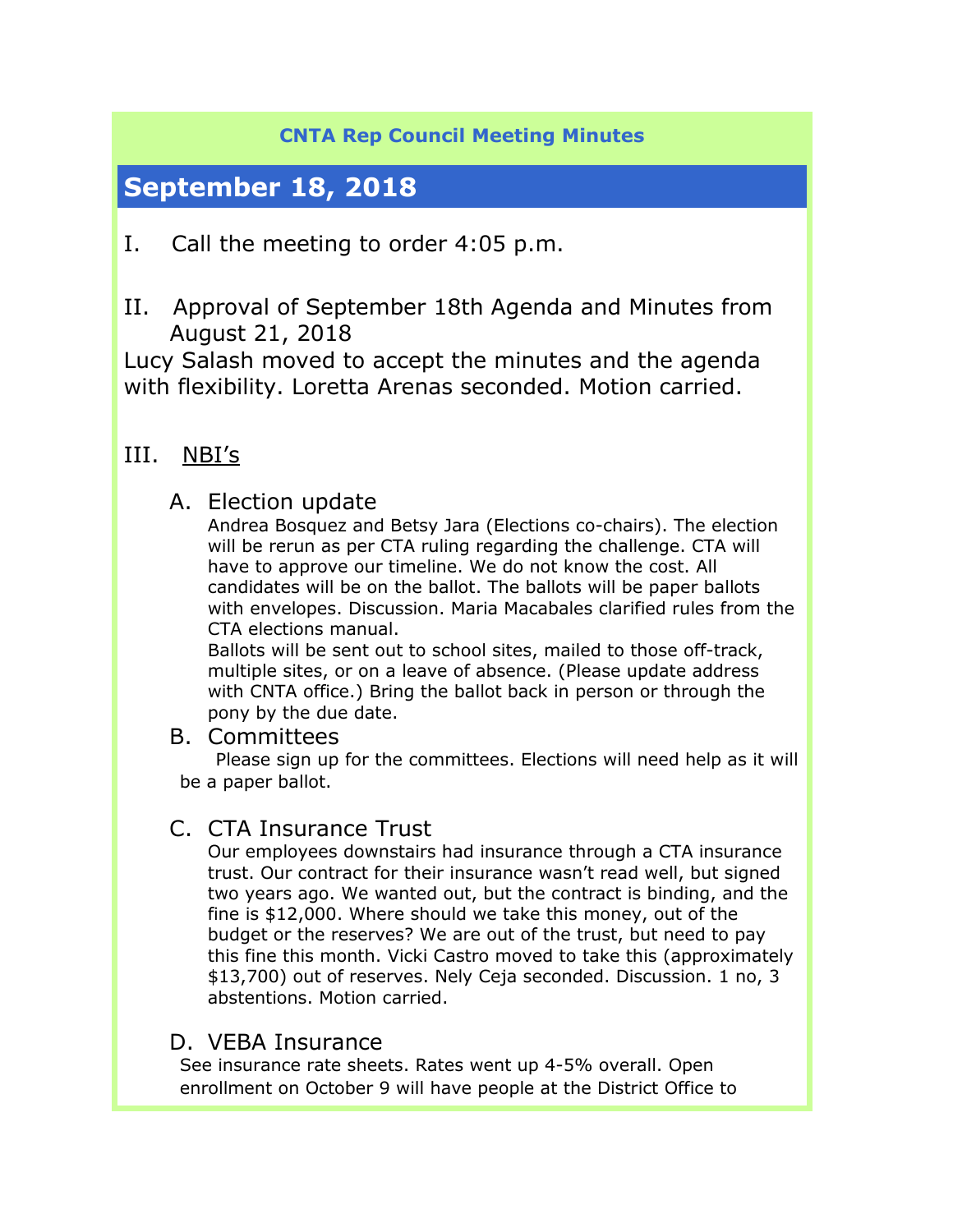answer questions. Call Tracy Payne, if you have questions and can't be there on October 9. All other open enrollment is online. If you have no changes, no action is required. Window is all of October. Flex plans do need to be renewed every year.

#### E. PAC

Loretta Arenas presented as PAC chair. PAC and the coalition recommend endorsement for Jim Steiner (District 4). Motion carried. 9 abstentions. PAC recommends endorsement for Sabrina Cervantes (State Assembly 60<sup>th</sup> District). Advocate for education. Motion carried. 18 abstentions. PAC is working on postcard writing to get out the vote for Bill Newberry for school board.

#### F. Weingarten Cards and Pins

Please pick them up.

### G. CTA Grants and Awards

Meg E'amato presented about IFT who sponsors grants. The grants are for looking for projects that benefit the strengths of the students. See the packet and flyer.

 See the Safe Spaces flyer. Grants and scholarships available. Human rights awards are available for members. Please nominate some of our own.

### H. Advocacy and Foundation Scholarships

CTA is asking for \$20 to fund IFT grants and other political action. If you do not want to give, you need to fill out the "opt out" paperwork. Form will be online.

#### I. CTA Opt Out of Political Support

See other opt out form to keep your dues money from going to political action from the general fund. Form will be online.

J. CNTA Leadership Recognition Paaru Kwiatkowski.

### IV. Reports

A. President's Report See Kristi's report. We have a new CTA Executive Director, Ann Adler. Elisa has retired.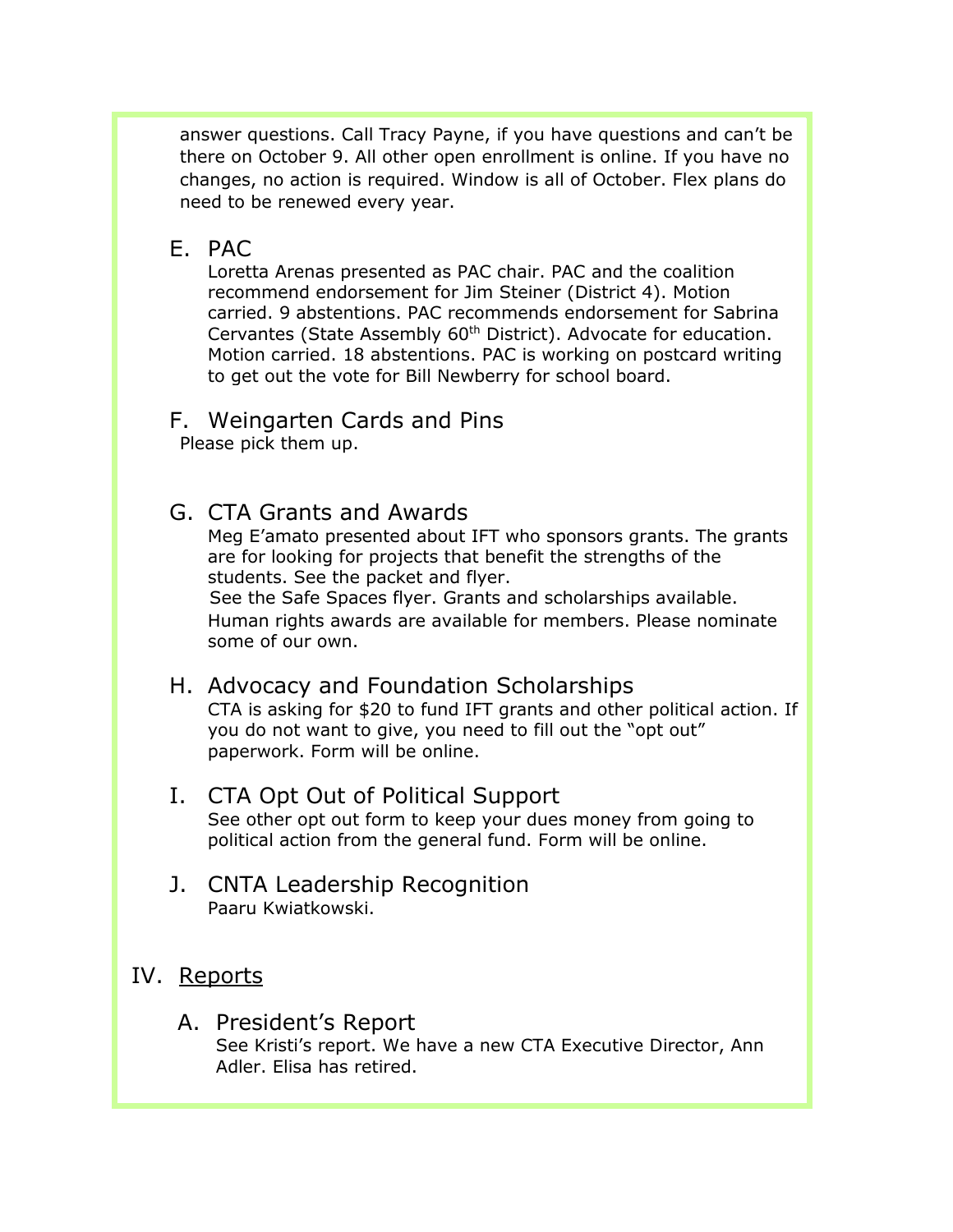#### B. Vice Presidents' Report

See Meg's report for August. New teacher breakfast was a highlight. 52 of 58 signed up for the union. She has gone on several site visits. She is supportive of member engagement.

#### C. Treasurer's Report

See balance sheet. Under budget. Accounts have been signed over at BBVA. Reimbursement problems. Leadership training next month, so Kristin will ask about FDIC insured options.

### D. Directors' Report

Angela Thomas- adaptive PE teacher with no sub, case load distributed to others. Severely handicapped/PALS has no subs for aides. Autism program: communication of the new roles has not been given. Problems with custom calendar for counselors, no flexibility. Time is needed for medical billing and documenting services. Special Ed Council has been eliminated. Special Ed Task force meeting next Wednesday.

Jennifer DeVries- NGSS: Mystery science for supplemental. PD and site based training. Supplies needed. Talk to admin about click for the machines. No print shop. Report cards could be printed and mailed for the trimester, but shown at conferences. Not enough grades for a subject, can give NG. Parents can see any referrals posted on the PBIS rewards. PCT: admin keeps assigning projects. Band. School site council scheduled during conferences. Piloting of math at 2 schools, not district wide.

Jerry Goar (Mike Kwiatkowski)- trying to buy out preps. Large class sizes. ASB advisor given sub day. School safety video had no sound. Children not being removed because admin and security were unavailable.

Chris Rodriguez- All lockdowns have been smooth. Questions about overages in classes and the shuffle. 35 day goals. Self-selected to make you a better educator. WASC minimum days are admin driven. CNTA materials and Janus. PSAT offered to sophomores through the LCAP, but it may not be best use of funds and time.

Michelle Gardner- Kinder has district/I Ready assessment this year, but it's supposed to be optional. Training for new running records. PLC conference in Phoenix, some are being forced. Kinder should get 30 min. lunch during minimum day. Progress report.